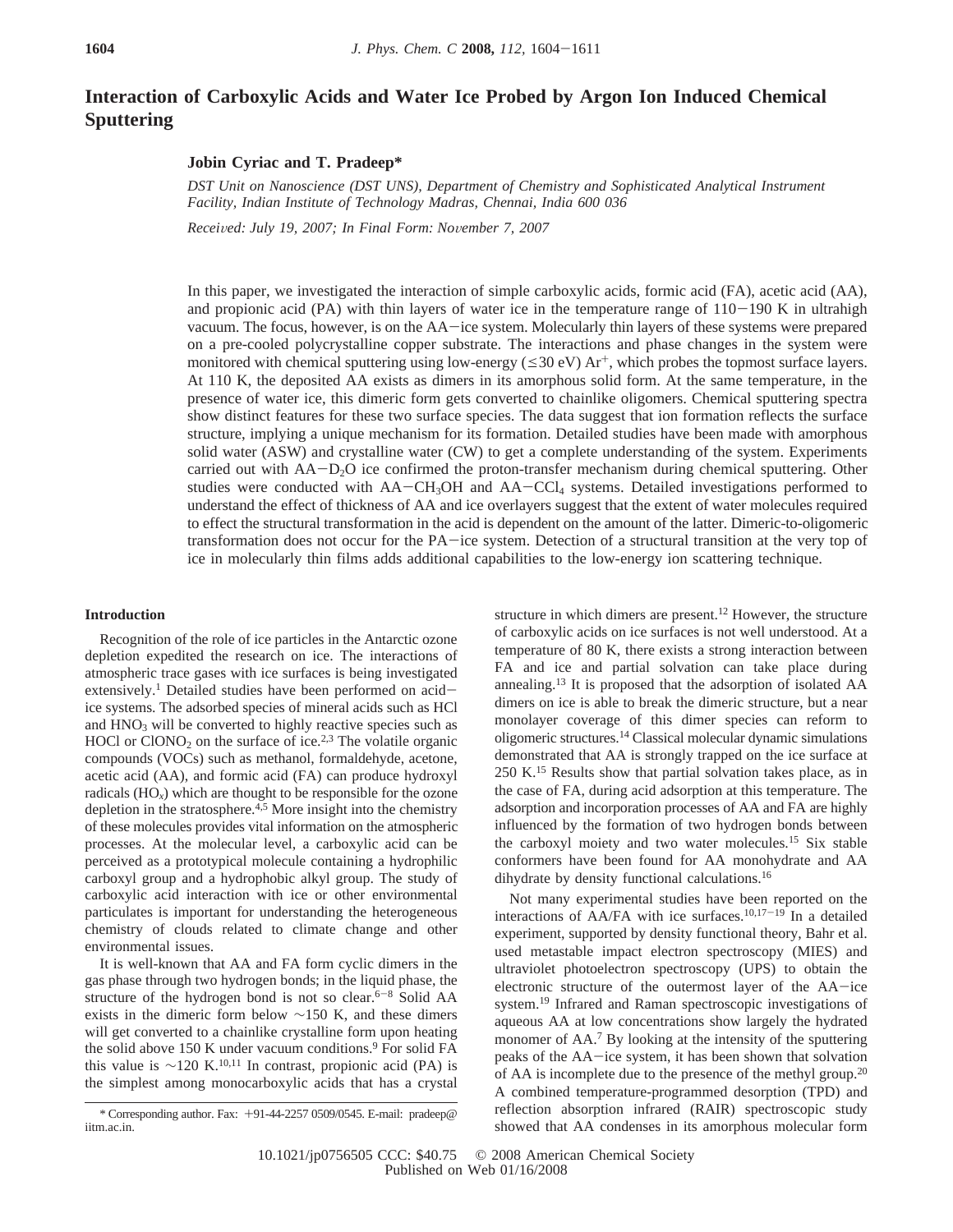when deposited on a thin film of water ice at  $100$  K.<sup>11</sup> AA is found to adsorb on ASW and CW films initially through hydrogen bonding between  $C=O$  and dangling  $-OH$  (of ice), followed by the formation of multilayers, at  $123 \text{ K}^{18}$  The adsorption of the AA dimer on ice has been found using a coated-wall flow tube (CWFT) coupled to a mass spectrometer between the temperature window of 193 and 223 K.<sup>14</sup>

The ability of the ice surface to induce dissociation in acids is still under debate even for the well-studied HCl-ice system.<sup>21-25</sup> Uptake of  $HNO<sub>3</sub>$  can lead to the formation of nitric acid hydrate.<sup>1</sup> Weak acids like  $SO<sub>2</sub>$  also undergo strong interaction with ice surfaces leading to dissociation.<sup>26</sup> In the case of carboxylic acids, there exists a possibility of interaction with the ice surface through hydrogen bonding. The hydrogen bond formation between the carboxylic acid molecules themselves or with the ice surface determines the structural form present and the nature of dissociation. The hydrogen bonding interaction between the acid and ice is responsible for the formation of the formate ion via a  $HCOO^-$ - $H_3O^+$  contact ion pair in the case of FA. A few reports, however, suggest strong interaction of carboxylic acids with ice leading to ionization.4,15 From the concentration analysis of Greenland ice samples, it is found that FA was present mainly in its ionized form, while AA existed in its molecular form.<sup>15</sup> Various groups have shown that FA and AA will form aggregates of dimers on the surface of ice and there is no water-induced deprotonation.19,27 A viscous liquidlike layer is proposed to coexist with crystalline ice above 140 K.28 This layer may enhance the mobility of water molecules on the surface of ice resulting in the hydration of FA.29 Another report using MIES showed that there is no dissociation of FA on the surface and no significant penetration of acid molecules into the bulk of ice occurs.30

Apart from the techniques stated, molecular solids can be investigated using the low-energy ion scattering technique as well. This is an alternative to secondary ion mass spectrometry (SIMS) and is also known as low-energy sputtering (LES) or chemical sputtering.31 In this hyper-thermal energy process, charge exchange between the ion and the surface occurs upon the collision of the projectile ions in the energy range of  $10-$ 100 eV and surface species are released as ions or neutrals. When reactive ions are used, ion-surface reactions also occur.<sup>32</sup> These reactions are likely to be very good probes for monitoring the surface properties of ice or other molecular solids. By looking at the resultant mass spectra, it may be possible to characterize the surface structure or other properties of interest. It is worth mentioning that reactive ion scattering can differentiate the adsorbate geometry of isomeric chlorobenzyl mercaptanes.33 LES has demonstrated its competence to probe elementary processes such as self-diffusion of molecules, ion migration, and proton transfer on ice.34,35 The interaction of the projectile is limited to the top layers of the surface, and the chemical sputtering of the surface will give a clear understanding of the first few monolayers. Unlike SIMS, it is not a surface destructive technique and the ions formed from the surface are relevant to the nature of interactions existing on the molecular solids.

The ice surface offers a highly dynamical medium for various surface processes. There exists a gap in our understanding on how the ice surface can affect the structure of adsorbed trace molecules like carboxylic acids. The interaction of ice and carboxylic acids can lead to heterogeneous chemical pathways involving acid-base reactions and solvated ions, which are not observed in the gas phase. In addition, a solid surface can result in unique adsorption-mediated phenomena not possible in aqueous solution. In the present study, we have used low-energy



Figure 1. Schematic of the low-energy ion scattering (LES) setup. TMP1 and TMP2 are two 210 L/s turbomolecular pumps. These are further backed by another 60 L/s turbomolecular pump. Q1 is the mass filter quadrupole, and Q3 is the analyzer quadrupole. L1 represents a sample line which is used for depositing vapors of AA, FA, H<sub>2</sub>O, and so forth; L2 stands for a gas line which directs ultrahigh purity Ar gas into the electron impact ionizer (EI). Both lines are attached to the chamber using leak valves. TC corresponds to thermocouple leads and S is the polycrystalline Cu substrate. EM represents the electron multiplier assembly.

 $Ar^+$  (1-30 eV) as the projectile ions. Most of the spectra reported are collected at 30 eV collision energy. We find that, as documented in earlier reports,  $9,11,27$  AA or FA exists in the dimeric form at 110 K in the absence of water molecules. This is clear from the chemical sputtering species generated. But in the presence of ice, AA and FA undergo a structural transformation to the oligomeric state at 110 K itself, and this latter structure failed to generate the molecular ion peak. This is due to the existence of the chainlike structures, which have been independently confirmed by preparing such structures. This chainlike structure gets formed in pure AA solid only above ∼150 K. We suggest that the extent of hydrogen bonding on the surface determines the selective cleavage in the chainlike oligomeric structure to yield the formyl or acetyl ions, with complete absence of the molecular ions. Thus the mass spectrum can give us direct information about the structural form existing on the surface. This is the first experimental evidence for the oligomerization of AA in the presence of ice suggested by MD simulations.<sup>14</sup>

# **Experimental**

The ion scattering setup was described earlier.<sup>35</sup> Briefly, the experiments described here were conducted in a double-chamber ultrahigh vacuum (UHV) system with a base pressure of  $\leq 5.0$  $\times$  10<sup>-10</sup> mbar. Each region of the system is pumped by a Pfeiffer (TMU 261) 210 L/s turbomolecular drag pump. These two pumps are backed by another Pfeiffer (TMU 071P) 60 L/s turbomolecular pump and are further backed by a Pfeiffer (MVP 055) 3.3 m3/h dry pump. A simplified schematic of the instrument is given in Figure 1. The mass and energy selected ions of Ar were directed onto the molecular solids of choice,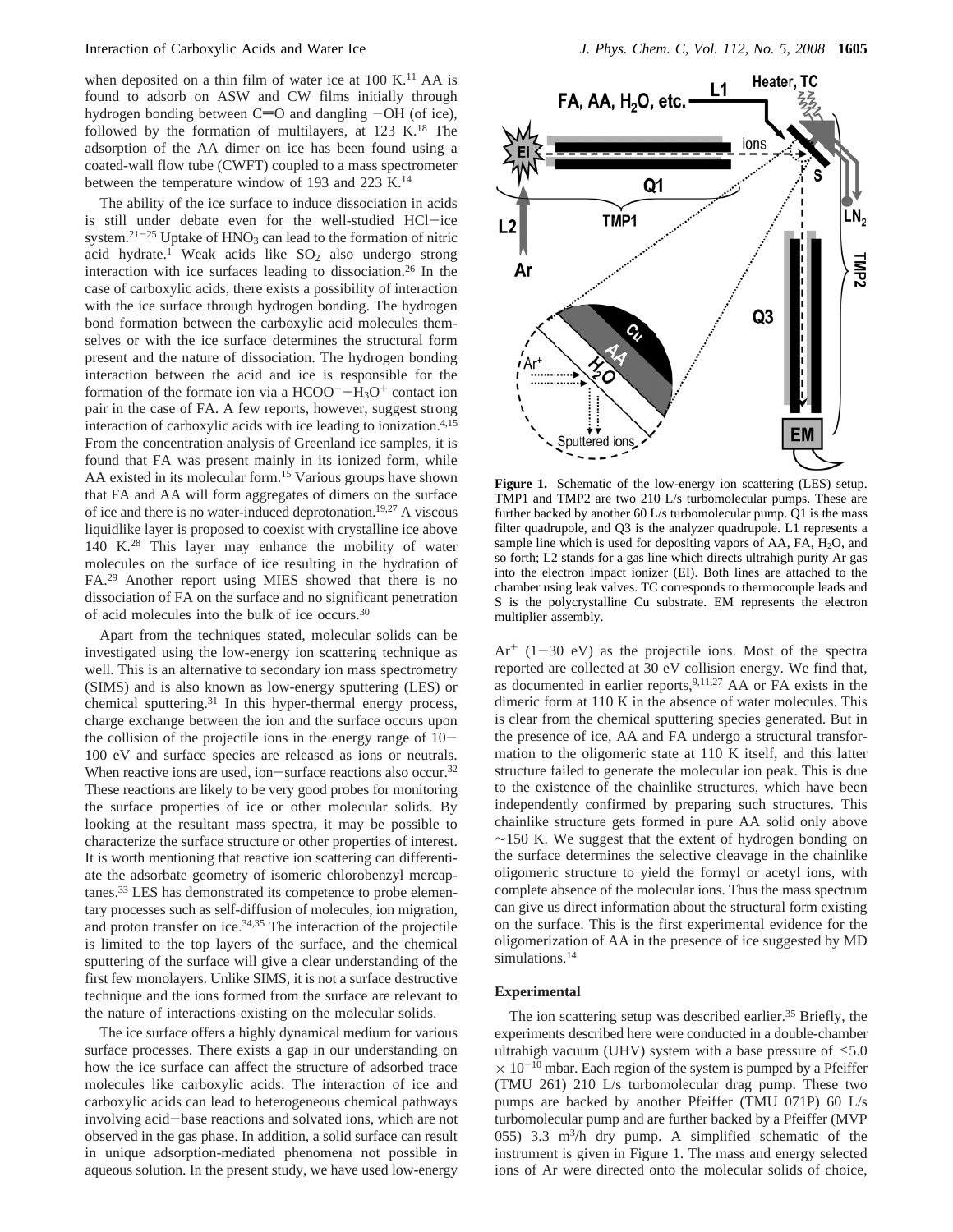and the scattered ions were mass analyzed. Ar ions were generated from ultrahigh purity Ar gas by electron impact at 70 eV and subsequently mass selected by a quadrupole mass filter. Ar gas was introduced into the ionization chamber through a leak valve during which the pressure in it was raised to  $1.0 \times$  $10^{-7}$  mbar. During the experimental conditions, the pressure measured in the scattering chamber was  $\sim$ 4.0 × 10<sup>-9</sup> mbar, which was an indication of effective differential pumping. The  $Ar<sup>+</sup>$  ions were guided into a quadrupole mass filter (Q1) by a series of einzel lenses. It was possible to get the projectile ions of different collision energy in the range of  $1-100$  eV by varying the potential of the ion source block and tuning the rest of the ion optics to get a beam current of  $1-2$  nA. The ions collide with the surface at an angle of 45° with reference to the surface normal, and the scattered ions were analyzed by a quadrupole mass analyzer (Q3). A high-precision UHV specimen translator with *xyz* axis movement and tilt was used, and a  $10 \times 10$  mm polycrystalline copper sheet was used as the substrate for deposition throughout the study. Sample cooling was achieved by liquid nitrogen  $(LN_2)$  circulation and the minimum temperature attained was 110 K, which could be reached within 20 min. Two K-type thermocouples simultaneously measured the temperature. The temperature difference between these two thermocouples was less than 1 K, and the temperature gradient across the sample plate was close to zero. A spectrum presented is typically an average of 50 scans. For reliable intensity comparisons, four such data sets were collected.

Thin layers of FA,  $AA$ ,  $H_2O$ , and so forth were grown from vapor phase on a polycrystalline Cu surface maintained at specific temperatures. The thickness of the molecular solids was estimated taking  $1.33 \times 10^{-6}$  mbar/s = 1 L. This is roughly equivalent to 1ML (monolayer) since the sticking coefficient is nearly unity. The coverage was not determined exactly by other techniques. For a deposition rate of 0.1ML/s, the pressure of the vapor was maintained as  $1.0 \times 10^{-7}$  mbar. Deposition time is of the order of several minutes. Experimental protocol was as follows. Volatile impurities were removed by heating the substrate to a temperature of 400 K for 10 min. Then the substrate was rapidly cooled to 110 K. Prior to sample deposition, the substrate was again heated to 200 K for a few seconds to avoid any kind of condensation on the substrate plate during the cooling process. After this procedure, the substrate was cooled back to 110 K for the experiments. The chemicals FA, AA, PA, and  $CCl_4$  were purchased from Aldrich, and deionized water was used after triple distillation for preparing ice films. Fixed monolayers of A were deposited first followed by certain monolayers of B to prepare "*x*ML A@ *y*ML B". A 5 min delay before depositing B ensured that B was free from any contamination of A. For example, 50ML of AA was deposited first on Cu substrate followed by 50ML of ASW, resulting in 50ML AA@50ML ASW, which was used for the study of the effect of water on AA oligomerization. All other systems for this study were also prepared in a similar manner. The ice film grown this way in UHV is known to be amorphous in nature (ASW), while the deposition above 140 K results in crystalline ice (CW).36,37 Alternatively, 50ML ASW (prepared by depositing water vapor at 110 K) was heated to 150 K and kept for 10 min to prepare crystalline water (CW). AA and FA films grown at 110 K are known to be amorphous in nature. These amorphous solids will phase change to crystalline analogues at higher temperatures.<sup>9,10</sup> The temperature dependence on the structural changes was investigated by raising the temperature at 5 K/min and monitoring the sputtering spectrum as a function of temperature. Ar<sup>+</sup> of  $3-60$  eV collision energy



Figure 2. Mass spectra corresponding to 30 eV collisions of Ar<sup>+</sup> at (a) 50ML AA and (b) 50ML AA@50ML ASW. The spectra were recorded at a temperature of 110 K. All the features of AA are present in the lower panel, but the peaks due to the molecular ion and its protonated analogue are absent in the upper panel. Schematics of the processes are shown in the figure.

were used as projectile ions in all the experiments. All the spectra presented here were averaged for 50 scans, and the peak intensities of the sputtered species were normalized to that of 3  $eV$  Ar<sup>+</sup> scattering from Cu at 110 K. Data acquisition time was approximately 0.5 s per scan.

#### **Results and Discussion**

Chemical sputtering from the molecular surfaces investigated here starts at around 25 eV collision energy. The sputtering spectra from the 50ML AA surface due to 30 eV  $Ar<sup>+</sup>$  collisions are presented in Figure 2. Figure 2a contains all the sputtering features of AA, namely,  $CH_3COOH^+$  ( $m/z$  60), COOH<sup>+</sup> ( $m/z$ 45), COO<sup>+</sup> (*m*/*z* 44), CH3CO<sup>+</sup> (*m*/*z* 43), CH2CO<sup>+</sup> (*m*/*z* 42), COH2 <sup>+</sup> (*m*/*z* 30), COH<sup>+</sup> (*m*/*z* 29), CH3 <sup>+</sup> (*m*/*z* 15), CH2 <sup>+</sup> (*m*/*z* 14), and  $H^+$  ( $m/z$  1). The protonated molecular ion of AA, CH<sub>3</sub>- $COOH<sub>2</sub><sup>+</sup>$  (*m*/*z* 61), was also formed as a consequence of protontransfer reaction upon the collision of  $Ar^+$ . The word "protonated ion" in the later part of the text corresponds to the ion generated as a result of collision-induced proton transfer and successive electron transfer. However, after depositing ASW, the molecular ion and the protonated ion peaks were not observed in the sputtering spectrum (Figure 2b). This can be attributed to a structural change occurred in AA in the presence of ice.

It is well known that, at  $110$  K, AA will deposit as its dimer.<sup>11</sup> This dimer produces a molecular ion peak, but the presence of H2O hinders the expulsion of the molecular ion. Therefore, AA has undergone a change in the presence of ASW which resulted in the absence of the molecular ion peak in the mass spectrum. No chemical change leading to the cleavage of the AA molecule is expected at this temperature.<sup>9,18</sup> Features due to the presence of ASW, namely,  $H_3O^+(m/z\ 19)$  and  $(H_3O)H_2O^+(m/z\ 37)$ , are visible in the 50ML AA@50ML ASW system. To understand the difference in the sputtering features, we have increased the temperature of the system in steps of 5 K at a time and measured the chemical sputtering spectra. There was no further change in the mass spectrum in the entire temperature window of  $110-$ 190 K. At ∼160 K, water desorbs from the surface. This is visible in the vacuum gauge of the instrument as well as in the absence of peaks at  $m/z$  19 (H<sub>3</sub>O<sup>+</sup>) and  $m/z$  37 ((H<sub>3</sub>O)H<sub>2</sub>O<sup>+</sup>). Acetic acid desorption starts above 180 K. In a separate experiment with an AA surface, we find that the sputtering spectrum of AA remains the same till a temperature of 150 K,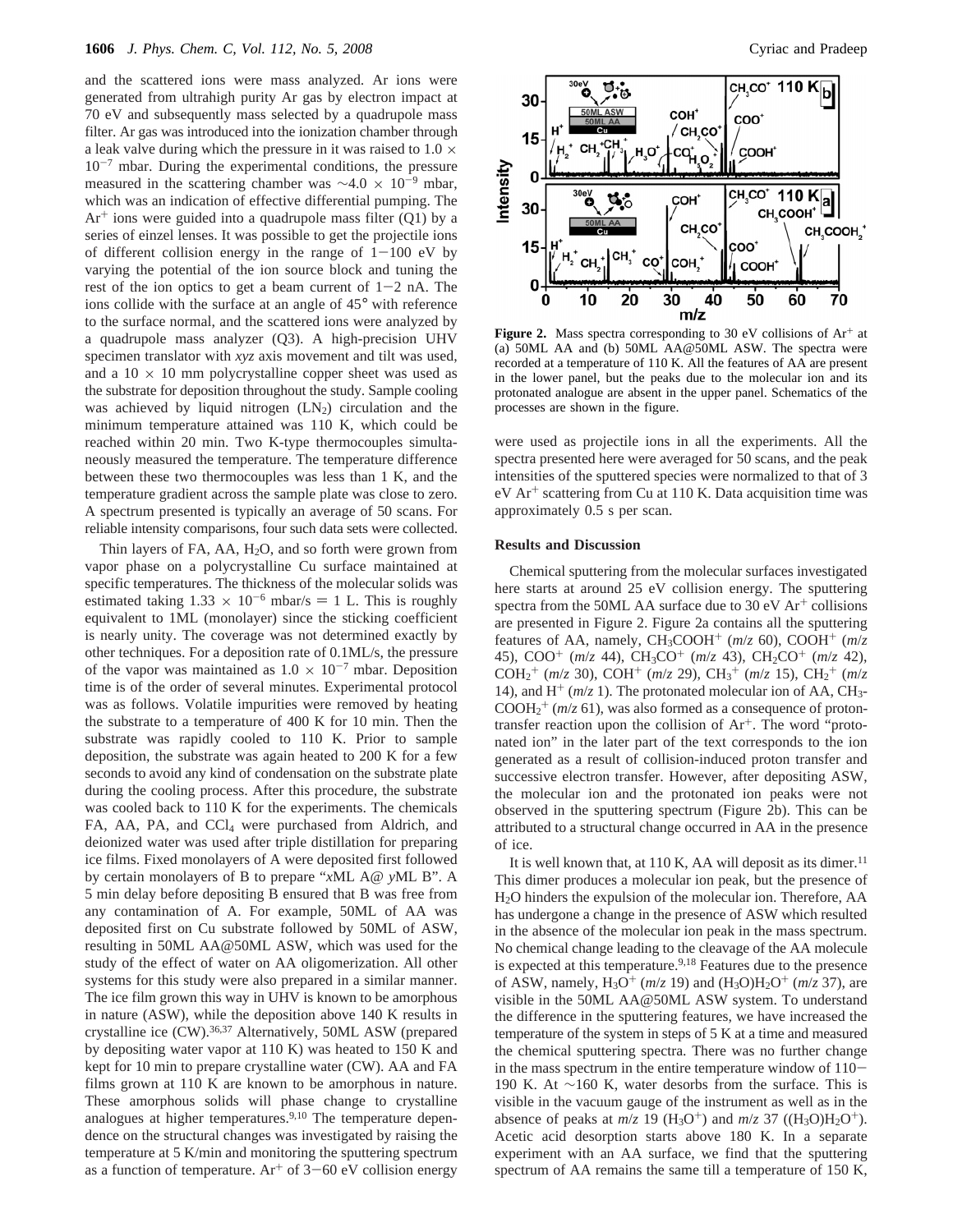

**Figure 3.** Sputtering spectra collected for the 50ML AA@50ML ASW system at three different temperatures: (a) 125 K, (b) 145 K, and (c) 175 K. Spectra (a) and (b) contain the sputtering features of ASW. The schematic in trace (c) shows AA alone since water is desorbed above 160 K. A considerable decrease in intensity of  $CH_3^+$  ( $m/z$  15) can be seen from (a) to (b). The projectile and chemical sputtering processes are avoided in the schematic in (a).

and exactly at 155 K the molecular ion and protonated molecular ion disappear from the mass spectra (Supporting Information S1). It is known that AA crystallization occurs at  $153 K<sup>9</sup>$  From this, we propose that the structural change that leads to a chainlike structure is the reason for the absence of *m*/*z* 60 and 61 in the 50ML AA@50ML ASW system. The energy dependence of sputtering of the molecular ion or the protonated ion was checked by varying collision energy from 25 to 70 eV. The ions present in the spectrum for a given temperature are the same throughout the collision energy window. The effect of time on this structural transformation has been checked by keeping the 50ML AA sample for 2 h at 110 K. The molecular ions were seen even after 2 h.

The temperature-dependent sputtering spectra of the 50ML AA@50ML ASW system are given in Figure 3. At all temperatures, namely, 125, 145, and 175 K, the sputtering spectra are alike as far as sputtering characteristics are concerned. It is important to note that the crystallization of ASW at 145 K does not affect the sputtering features but rather their peak intensities. Bare  $H^+$  ions and  $H_2^+$  ions are ejected from the  $-OH$  and  $C-H$  bonds of the surface. At 110 K, the intensity of  $H<sup>+</sup>$  from the surface is high due to the presence of dangling  $-$ OH. This high density of dangling  $-$ OH bonds leads to H<sup>+</sup> and  $H_2$ <sup>+</sup> at lower temperature. The intensity of  $H_2$ <sup>+</sup> is reduced with an increase in temperature as the density of dangling  $-OH$ is decreased. The solvation of AA with water molecules is the reason for the reduction in intensity of the  $CH_3^+$  peak at 145  $K^{20}$  (Figure 3b). Above 160 K, water is desorbed from the system. After the desorption of water, the peak intensity of  $CH_3^+$ is increased to a larger value (Figure 3c) compared to the spectrum at 145 K, augmenting this suggestion. At all these temperatures, the parent ion is absent in the spectra and the heaviest sputtered ions are  $CH_3CO<sup>+</sup>$  and  $CH_3COH<sup>+</sup>$ . A detailed discussion of the evolution of this acetyl peak is given later.

Another point to be addressed at this stage is the intermixing of AA with ASW. The chemical sputtering spectra of the 50ML AA@50ML ASW system show the presence of AA at the surface. As discussed previously, low-energy scattering samples only the top layers of the molecular solid.31 However, the presence of AA species on the surface layers is evident in the spectra. The effect of ASW thickness in the intermixing process has been checked by increasing the ASW overlayers. In order



**Figure 4.** Sputtering spectrum of (a) 50ML AA prepared at 155 K. Spectra (b) and (c) were prepared by depositing water vapor at 110 and 145 K, respectively, over the already-prepared AA at 155 K. There is a reduction in the intensity of  $CH_3^+$  peaks upon  $H_2O$  deposition, which is a direct measure of the hydration of AA.

to study this, chemical sputtering spectra were collected from the surface after increasing the thickness of the upper layer in 50ML steps in a systematic manner. Coverages as large as 1000ML have been monitored and it is found that the presence of AA can be detected at all coverages of ASW overlayers. The results are given in Supporting Information S2. The same experiment has been repeated with CW overlayers also. For this, 50ML AA was warmed to 145 K and water vapor was deposited. The result was the same as in the case of ASW. It is worth mentioning that annealing AA at 155 K and further deposition of water vapor at either 110 or 145 K did not affect the intermixing process of AA-ice system as far as the presence of AA on the surface was concerned (Supporting Information S3).

The next aspect is the effect of deposition temperature. For this, we have prepared the AA@ASW or AA@CW system at various temperatures. Some representative results are given in Figure 4. Crystalline AA was prepared by depositing AA vapors at 155 K.<sup>9</sup> Subsequently, we deposited ASW at 110 K and CW at 145 K in separate experiments. As seen, crystallized AA at 155 K did not show the molecular ion peak (*m*/*z* 60). There was a reduction in the intensity of  $CH_3CO^+$  ( $m/z$  43) and  $CH_3^+$ (*m*/*z* 15) peaks after depositing ASW. This is due to the hydration of AA in the presence of water. There is a small decrease in intensity between the AA@ASW system and the AA@CW system. This may be due to the difference in hydration of AA with ASW and CW. The presence of dangling  $-OH$  on ASW is reflected in the  $H_2^+$  peak and it is absent in CW.

The findings of the AA-ice system motivated us to extend this study to other simple carboxylic acid systems. We have studied the FA-ice and PA-ice systems in a similar way. As discussed above, the various systems of FA@ice and PA@ice were prepared in a systematic manner. The results obtained are given in Figure 5. Protonated molecular ion peak of FA is less in intensity compared to the molecular ion peak at *m*/*z* 46. This is because collision-induced proton transfer is not as efficient as in AA. After depositing ASW, the parent ion peaks are absent in the sputtering spectrum. The intensities of  $CO<sup>+</sup>$  and  $HCO<sup>+</sup>$ have increased substantially and  $OH<sup>+</sup>$  is totally absent in the spectrum. These observations are in agreement with those of the AA system. Absence of  $OH<sup>+</sup>$  may be due to the strong hydrogen bonding interaction in the FA-ice system. As in the case of AA, FA also shows a structural reorganization in the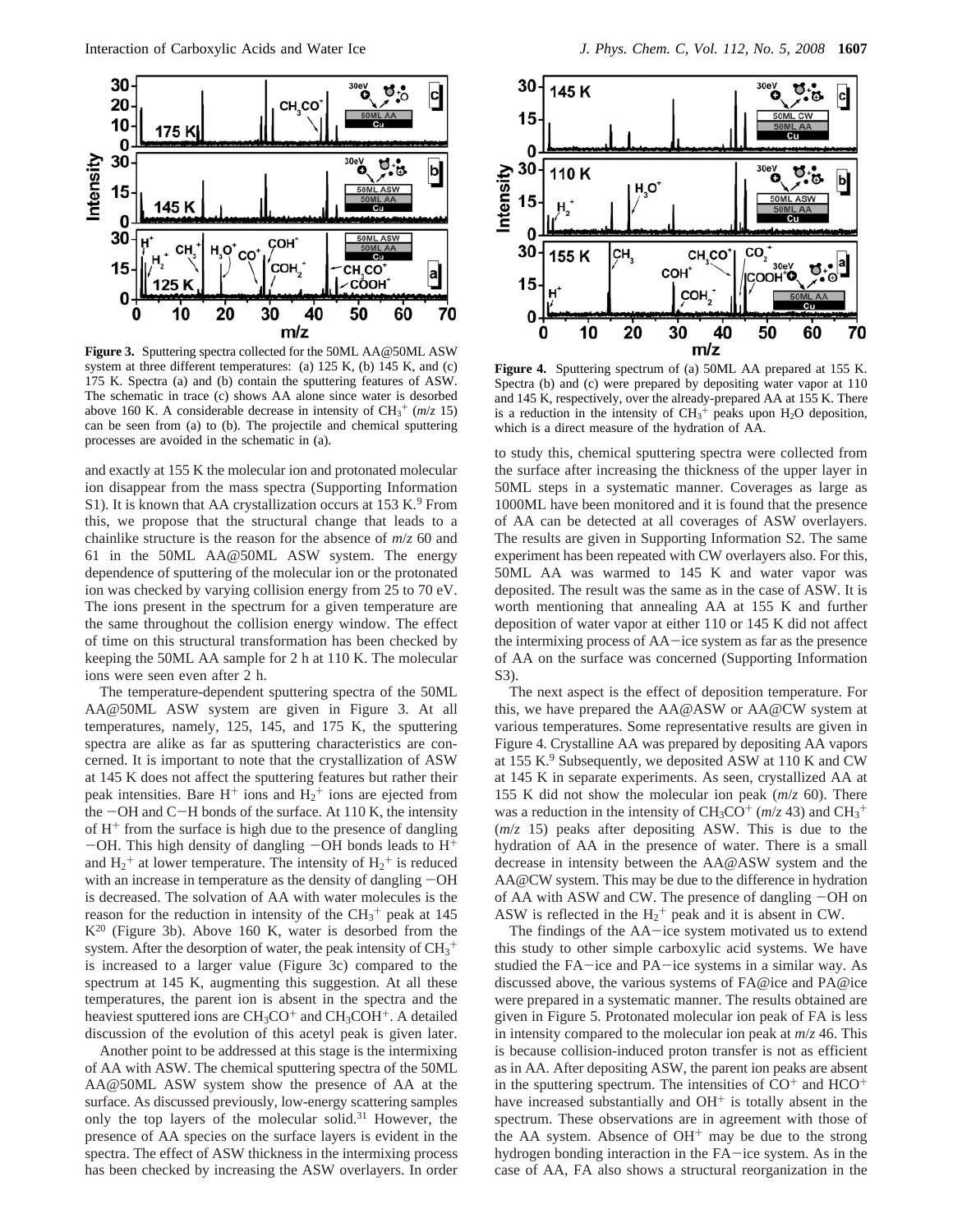

**Figure 5.** Chemical sputtering spectra collected for different systems: (a) 50ML FA, (b) 50ML FA@50ML ASW, (c) 50ML PA, and (d) 50ML PA@50ML ASW.

presence of ice. In a separate experiment, 50ML FA alone showed the absence of a molecular ion peak above its crystallization temperature (130 K), as in the case of AA (Supporting Information S4). Figure 5, parts c and d, shows the sputtering spectra of 50ML PA and 50ML PA@50ML ASW, respectively. The presence of the parent ion peak is not affected by ASW, unlike in the case of AA and FA. A temperature-dependent experiment conducted with the 50ML PA system alone did not show the disappearance of the *m*/*z* 74 peak till the desorption temperature of 180 K. Unlike FA and AA, PA is the simplest monocarboxylic acid that forms cyclic dimers in the crystalline form.12 So the inability to form a chainlike structure in the crystalline state resulted in the presence of parent ions in the sputtering spectra even above 155 K. From collision-energydependent studies, we find that the sputtering of molecular ions starts from 25 eV onward. It can be concluded that the waterinduced splitting of the dimer is absent in the case of PA. The reduction in intensity of  $CH_3^+$  ( $m/z$  15) and COOH<sup>+</sup> ( $m/z$  45) was an indication of the hydration of PA. To check the effect of ASW overlayers, its thickness was varied for both FA@ASW (Supporting Information S2) and PA@ASW till 1000ML overlayers. It is found that the intermixing of these carboxylic acids continues to 1000ML.

It is also important to check the lower threshold thickness for the disappearance of the molecular ion peak. The ASW overlayer coverage was varied from 1ML to several monolayers of coverage. The results are given in Figure 6. Till a coverage of 12ML ASW, the peaks *m*/*z* 60 and 61 are visible in the sputtering spectra of 50ML AA at 110 K. This does not appear to be due to incomplete surface coverage of water as the other



**Figure 6.** Chemical sputtering spectra of the AA@ASW system at varying thickness of AA and ASW spectra. Parts (a), (b), (c), and (d) represent 50ML AA@10ML ASW, 50ML AA@15ML ASW, 10ML AA@10ML ASW, and 100ML AA@15ML ASW, respectively. Complete disappearance of the peaks due to  $CH_3COOH^+$  ( $m/z$  60) and  $CH<sub>3</sub>COOH<sub>2</sub><sup>+</sup>$  ( $m/z$  61) is seen in (b) and (c).

intensities at AA are not systematically decreased (this would have been expected for incomplete surface coverage). Further increase in the thickness quenches these peaks. At 15ML ASW, intensity comes down to zero. This can be attributed to the structural reorganization which is completed in the presence of 15ML of ASW overlayers. It appears that the composition of the system affects the structural changes and successive sputtering features. To study this composition effect, we varied the thickness of the AA film from 5ML to 100ML in steps of 5ML AA. For each case, namely, 5ML, 10ML, 15ML, and so forth, we have checked the minimum coverage required for the absence of the AA molecular ion peak. The data for 10ML AA@10ML ASW and 100ML AA@15ML ASW are given in Figure 6, parts c and d, respectively. One can easily infer that the structural changes which obstruct the formation of molecular ions are present in the case of 100ML AA@15ML ASW system, whereas they are absent for 50ML AA@15ML ASW and 10ML AA@10ML ASW. Thus the composition of AA to ASW affects the presence or absence of the molecular ion peak. Upon an increase in the temperature, the disappearance of AA molecular ions occurs at the time of ASW crystallization. At a critical coverage of ASW, the crystallization of ASW leads to the crystallization of AA also. As a conclusion of the composition study, the critical coverages of ASW for the AA molecular ion peak to disappear are the following: 4-5ML ASW overlayers for 5ML AA, 6-8ML ASW overlayers for 10ML AA, 12- 15ML ASW overlayers for 50ML AA, and 17-20ML ASW overlayers for 100ML AA.

The study of the AA@ice system is incomplete if the reverse system, that is, ice@AA, is not investigated. For this, we prepared ASW@AA and CW@AA systems and conducted the low-energy scattering experiments. Chemical sputtering spectra of 50ML ASW@10ML AA at two different temperatures are given in Figure 7. It is evident that AA is not undergoing structural changes on the ASW substrate at 110 K. It is known that at cryogenic temperatures, AA grown on heavy water does not penetrate through ice.20 Interestingly, an increase in the temperature to 120 K resulted in the disappearance of the molecular ion peaks from the chemical sputtering spectra (Figure 7b). The same experiment was repeated on 50ML CW substrate (Figure 8), and it was seen that chemical sputtering spectra are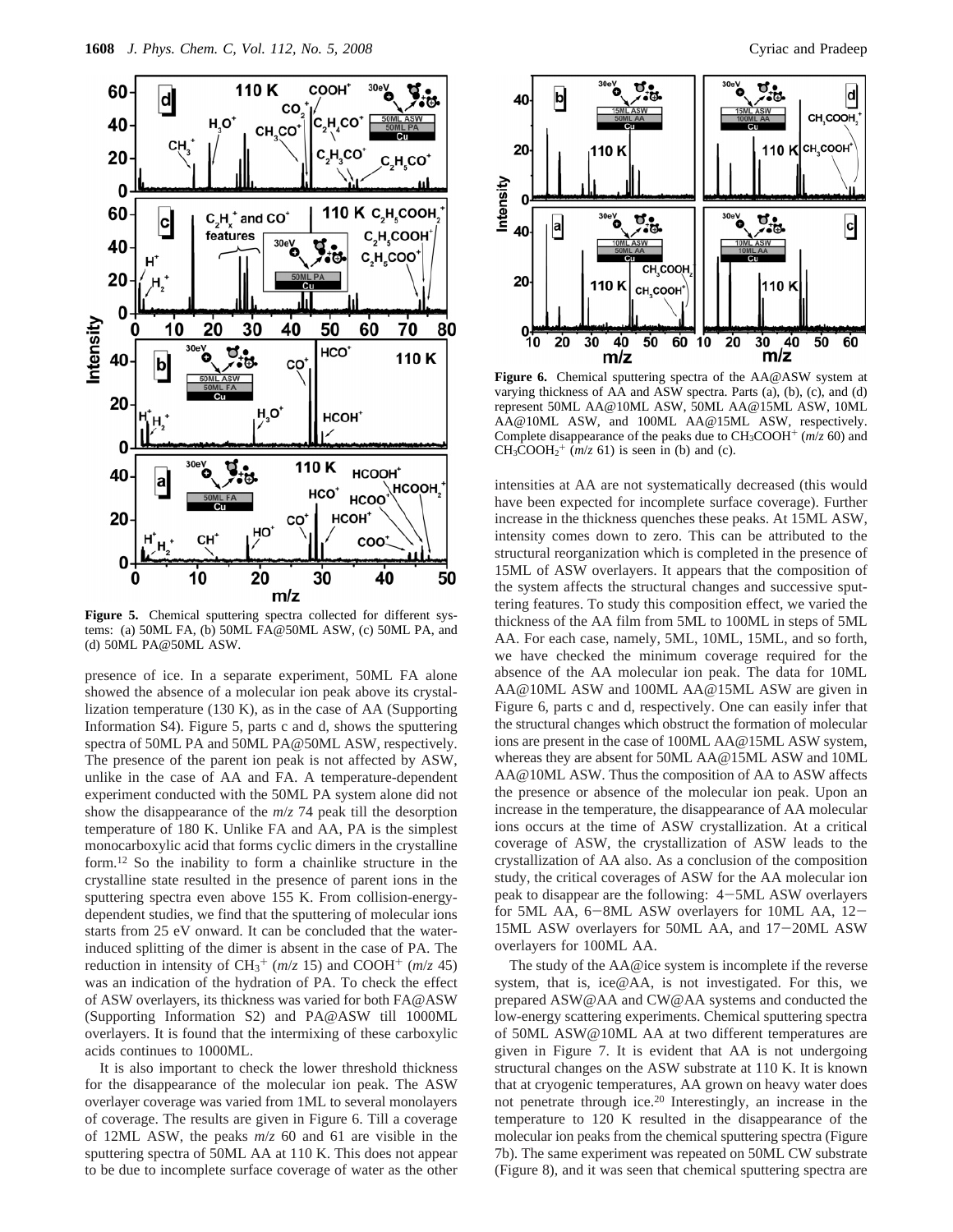

**Figure 7.** The effect of ASW substrate on the structural changes of AA. The system is 50ML ASW@10ML AA. With the rise of temperature from 110 K (lower trace) to 120 K (upper trace), the absence of characteristic molecular ion peaks at *m*/*z* 60 and 61 was observed. This is the indication of AA crystallization at ∼120 K.



**Figure 8.** The effect of CW substrate in the structural change of AA. Spectra (a), (b), and (c) are the data collected at different temperatures: 110, 135, and 140 K, respectively, for the system 50ML CW@10ML AA.

comparable with 50ML ASW@10ML AA at 110 K. But the peaks at *m*/*z* 60 and 61 remain till a temperature of 135 K. This clearly indicates that the structural changes of the AA overlayers occur at a higher temperature on CW compared to ASW. This result is in accordance with our earlier observation of the structural changes of FA on ice, $27$  in which it was shown that the former crystallized at a higher temperature of 87 K on CW substrate. But for the ASW substrate, the transformation was at a comparably lower temperature of 37 K. The present result also suggests that the structural transformation which leads to the absence of molecular ion peaks happened at a lower temperature of 120 K for ASW substrate, and for the CW substrate it occurs only at 140 K. The higher mobility of water, promoting the intermixing of ice-AA, is the reason for the early onset of this transformation. Even though we used the term "crystallization", the observed transformation may be the oligomerization of AA in the presence of water. The increase in the  $CH<sub>3</sub>CO<sup>+</sup>$  peak in Figure 8 with temperature is possibly due to increased crystallization of AA.

For a more complete understanding of the changes and selective sputtering/ionization from the surface, we explored the system to a greater extent. The best system to understand the



**Figure 9.** Chemical sputtering spectra collected for 50ML AA@50ML D<sub>2</sub>O (a) and 50ML D<sub>2</sub>O@50ML AA (b) at 110 K. The deuterated AA ions are present when AA was deposited on  $D_2O$ .

proton-transfer process in the present study is the replacement of H<sub>2</sub>O by D<sub>2</sub>O. Toward this, experiments with various  $AA$ D<sub>2</sub>O ice were conducted. Spectra of 50ML AA@50ML D<sub>2</sub>O and 50ML  $D_2O@10ML$  AA are given in Figure 9. As in the case of the 50ML AA@50ML ASW system,  $D_2O$  ice also did not show molecular ions. The reverse system, 50ML D<sub>2</sub>O@10ML AA, produced peaks due to  $CH<sub>3</sub>COOH<sup>+</sup>$  and its protonated analogues. The proton exchange between  $AA$  and  $D_2O$  is clearly visible in the sputtering spectra in the form of D adducts. The spectrum given in Figure 9b shows the peaks due to CH3- COOHD<sup>+</sup> ( $m/z$  62) and  $CH_3COOD_2^+$  ( $m/z$  63). This arises from the random breakage of the hydrogen bond between AA and D2O. Another important conclusion at this point is that the fragmentation features of AA did not contain the deuterated ions. This shows that in the hydrogen bonded system, only a molecular ion can grab the proton from the water molecule. Reactions between the fragmentation products with the surface species do not occur in the process of ion ejection.

It is clear from the explanation that the hydrogen bonding ability of water plays a crucial role in the oligomerization of AA and the selective cleavage of the AA structures. To get more insight into the hydrogen bonding ability,  $AA-CCl<sub>4</sub>$  systems have been investigated. It is unlikely that CCl<sub>4</sub> will have a hydrogen bonding interaction with AA molecules. As expected, the CCl4 overlayers did not inhibit the AA molecular ion peak (see Figure 10a). But at 145 K, peaks at *m*/*z* 60 and 61 were absent in the chemical sputtering spectrum. This is due to desorption of CCl4 molecules from the surface and subsequent structural changes which lead to the crystallization of AA. The spectrum at  $145$  K did not contain any features of CCl<sub>4</sub>, and this clearly shows the complete desorption of CCl4. Further, we have used another system, namely, CH<sub>3</sub>OH-AA, which can have hydrogen bonding interactions. The AA-methanol ice system shows the same kind of features that appear in the AAwater ice system. Thus CH3OH molecules can induce the splitting of AA dimers at lower temperature and form oligomeric structures. These results are given in Supporting Information S5 and S6.

The results presented clearly demonstrated that the deposited AA (or FA) dimer is undergoing a structural change in the presence of ice. This occurs on the very top monolayer of the surface. For PA, this does not occur, however. AA on metal substrates at 100 K exists as molecular dimers.<sup>38</sup> Therefore, the peaks at *m*/*z* 60 and 61 corresponding to the molecular ion and the protonated molecular ion of AA, respectively, arise from the dimeric form of AA. AA undergoes crystallization (oligo-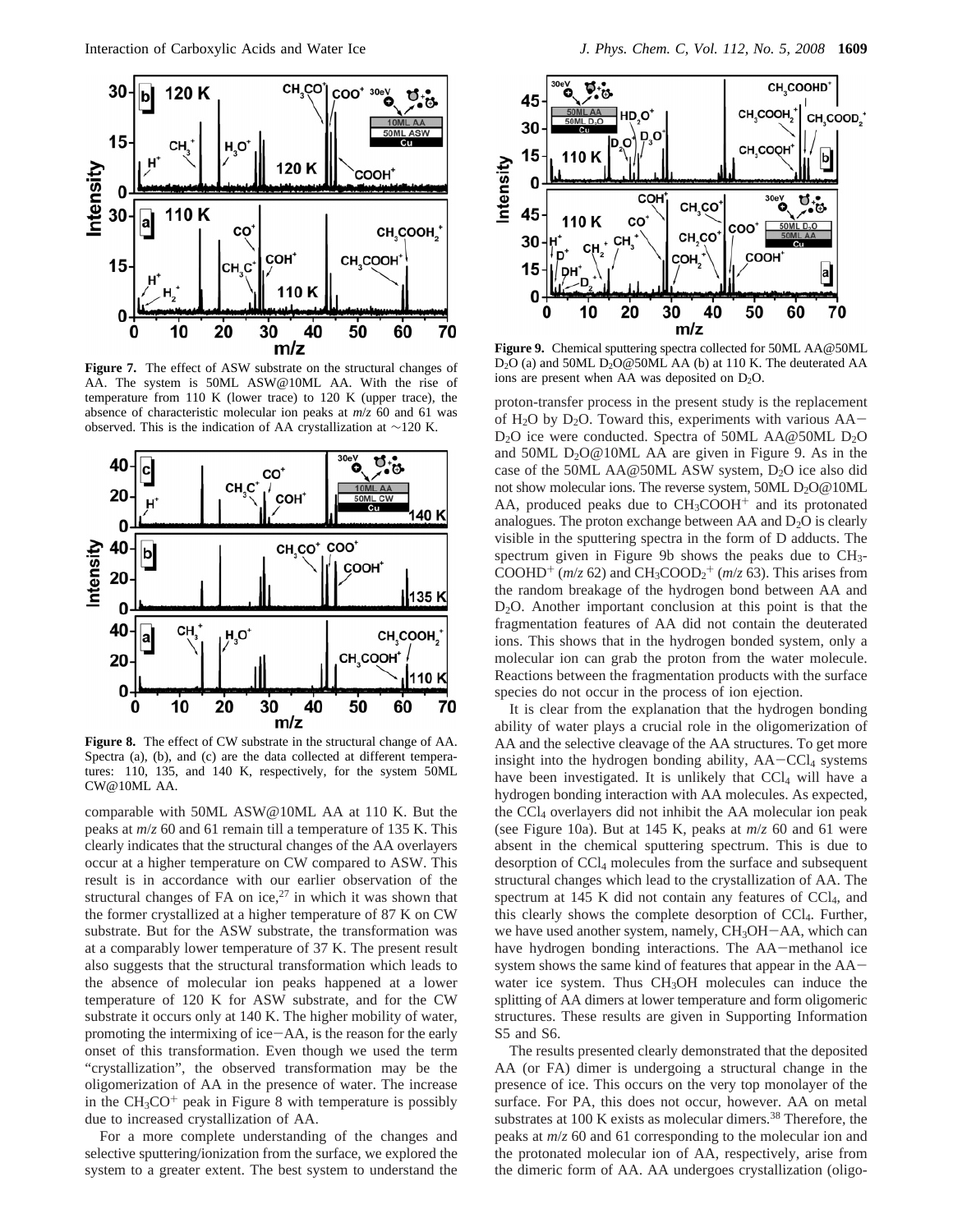

**Figure 10.** Chemical sputtering spectra of the 50ML AA@50ML CCl4 system at two different temperatures: (a) 110 K and (b) 145 K. Mass spectrum at 110 K contains the features of  $CH_3COOH^+$  ( $m/z$  60) and  $CH_3COOH_2^+$  ( $m/z$  61). Desorption of CCl<sub>4</sub> overlayers at 140 K resulted in the absence of these peaks. The arrow in the schematic in the upper trace is to indicate that  $CCl<sub>4</sub>$  has already desorbed from the surface.

merization) at ∼150 K, and this is observed as the absence of molecular ions and their protonated analogues in the chemical sputtering spectra. The ions  $CH<sub>3</sub>CO<sup>+</sup>$  and COOH<sup>+</sup> are dominant at this point. This is attributed to the selective cleavage of the chainlike crystal structure. In the presence of ice, at 110 K itself, AA@ASW did not show the peaks at *m*/*z* 60 and 61, although AA exists on the surface. The interactions between AA and ice are important to understand the phenomenon observed, and a brief account of this is presented in the following sentences. AA is bound to the ice surface via two hydrogen bonds, and these are slightly influenced by the methyl group of the molecule. The interaction with the ice surface could be strong enough to break the dimer form of AA; in other words, water ice can split the AA dimers.14 Allouche and Bahr proposed the formation of stable dimers with one water molecule.<sup>39</sup> H<sub>2</sub>O molecules become attached to the pre-existing AA dimers by hydrogen bonding.19 It was predicted that interaction of H2O with the AA dimer leads to the breakup of dimers.<sup>8</sup> A mixed ring consisting of 2 AA dimers and  $1 \text{ H}_2\text{O}$  molecule is found to be a stable breakup structure.<sup>39</sup> The dimerization energy of AA  $(-63.9 \text{ kJ mol}^{-1})^{19,40}$  and adsorption energy of AA on ice  $(-57.0 \text{ kJ mol}^{-1})^{15}$  are comparable. In support of this, a MIES experiment demonstrated that  $H_2O$  molecule desorbs along with the AA molecule.39 Also, the penetration of AA into ice is more favorable than desorption, because the corresponding penetration barrier is two or three times smaller than the desorption barrier.<sup>15</sup> The reverse case, the penetration of a water molecule into AA, is also an energetically favorable situation.

The strong hydrogen bonding between AA and water ice leads to the structural transformation of AA dimers to chainlike oligomers or catamers. The hydrogen bonding interaction is clear from the  $AA-D_2O$  experiment presented. The appearance of peaks at *m*/*z* 62 and 63 corresponds to the differences in cleavage of the hydrogen bonded  $AA-D_2O$  moiety. The presence of D adducts in the chemical sputtering spectra supports the strong interaction of a proton of water and an oxygen atom of AA. The deposited AA (or FA) exists as hydrogen bonded dimers, and they further get restructured into three-dimensional hydrogen bonded networks in the presence of water molecules. The structures of the AA dimer and crystalline AA are given in Scheme 1, parts I and II, respectively. The probable structures in the presence of water ice are given in Scheme 1, parts IIIad. As discussed in the previous section, it is clear that the dimer structure will reform in the presence of ice to oligomers. So parts IIIb-d in Scheme 1 are the plausible structures in the presence of ice and the undisturbed structure IIIa is not viable since it is energetically less favorable than the other ones.<sup>8</sup>

The chemical sputtering forming CH<sub>3</sub>COOH<sup>+</sup> ( $m/z$  60) and  $CH_3COOH_2^+$  ( $m/z$  61) occurs in the AA dimer, while in AA@ice or AA crystalline it is suppressed. The mechanism of preferential sputtering in the AA dimer or chainlike structure has not yet been reported. It is obvious that the ion formation occurs at the surface and that ionization of the desorbed species does not seem to occur. The presence of all possible sputtered ions in the spectra irrespective of the AA or AA-ice system supports the fact that ion formation happens at the surface. Therefore, the observed distinctions in chemical sputtering spectra are a clear diagnostic of the structural difference in AA. Parent ions and the protonated ions are sputtered from the AA surface at 110 K. The electron transfer between the projectile and the AA dimer resulted in the formation of  $CH<sub>3</sub>COOH<sup>+</sup>$  and  $CH<sub>3</sub>COOH<sub>2</sub><sup>+</sup>$ . The incorporation of water molecules into the dimer structure gives a 2-fold increase in the stabilization energy compared to the dimeric form of AA.8 This higher stability is due to an improved hydrogen bonding network. Therefore, it is





*<sup>a</sup>* The broken line in I shows the formation of the molecular ion, and the dotted lines in all schemes represent hydrogen bonding interactions.